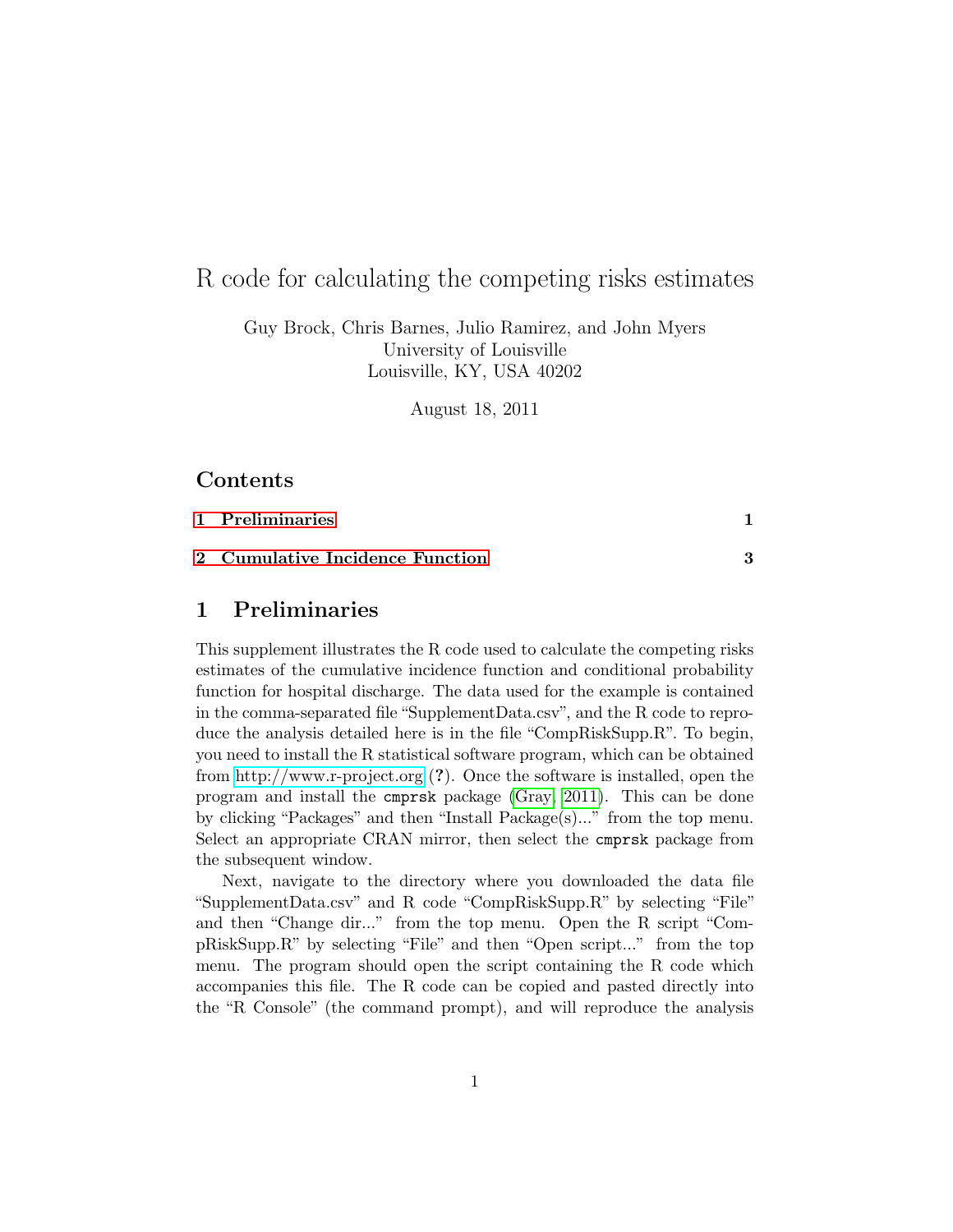presented here. Alternatively, users can type all the commands following the  $R$ > prompt below at the R Console.

The first step is to load the data file and store it in an object called Data, using the following command (The names of all objects used to store data and results are not fixed and can be changed by the user):

R> Data <- read.csv("SupplementData.csv", header = TRUE)

The data file contains three variables, LOS, CR.event, and RiskClass. Also, the total number of subjects in the data file is 1,232. The information can be seen using the following commands:

```
R> names(Data)
```
[1] "LOS" "CR.event" "RiskClass"

R> nrow(Data)

[1] 1232

The LOS variable contains the length of hospital stay for each patient, up to 30 days. Patients with hospital stays longer than 30 days were censored at 30 days. The CR.event variable contains information on the event type for each patient: a '1' indicates discharge from the hospital, a '2' indicates the patient died in the hospital, and a '0' indicates that the information was censored. The RiskClass variable indicates the pneumonia severity index (PSI) risk class for each patient. Here, we are restricting analysis to patients in risk classes IV and V.

A total of 184 patients died within the first 30 days of admittance to the hospital (no patients died after the first 30 days). The number of patients who were discharged, died, or censored can be obtained using the table() function:

R> table(Data\$CR.event)

0 1 2 56 992 184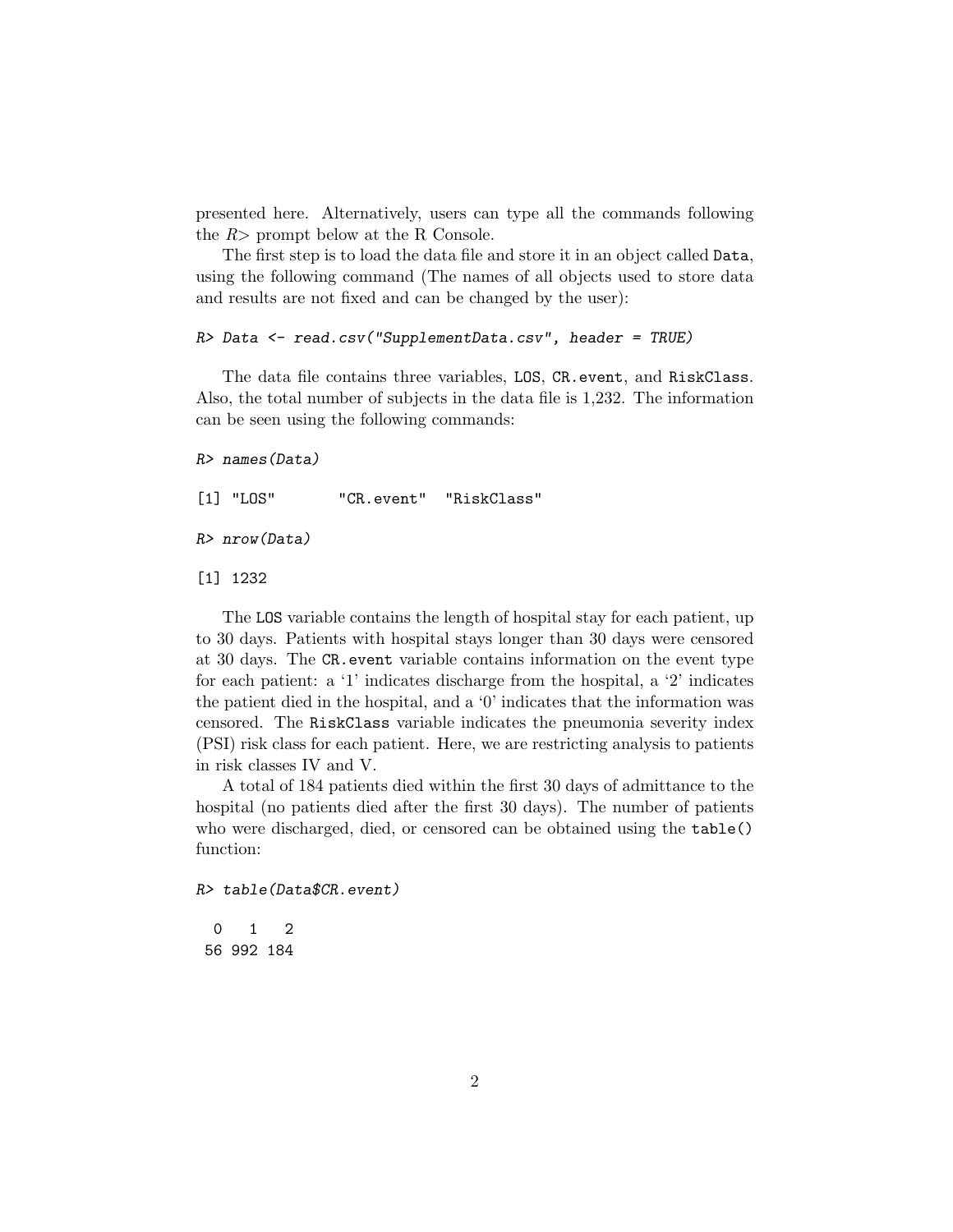## <span id="page-2-0"></span>2 Cumulative Incidence Function

Next, we detail how to obtain the estimate of the cumulative incidence function for the marginal probability of hospital discharge and in-hospital mortality. The use of competing risks are appropriate in this case, since patient mortality prevents subsequent discharge of that patient. Also, hospital discharge prevents the future occurrence of mortality within the hospital. First, the cmprisk package needs to be loaded into the current R session, using the following command:

#### R> library(cmprsk)

Estimates of the cumulative incidence function are obtained using the cuminc() function. The function takes arguments ftime for the 'failure' time (here, time to discharge or in-hospital mortality) and fstatus to indicate the type of outcome. A detailed help page for the cuminc() function is obtained by typing ?cuminc or help(cuminc) at the R command prompt. We start by getting an overall estimate, which combines risk classes IV and V. The results are stored in an object called CI.overall.

```
R> CI.overall <- cuminc(ftime = Data$LOS, fstatus = Data$CR.event)
R> CI.overall
Estimates and Variances:
$est
           5 10 15 20 25
1 1 0.23457792 0.5243506 0.6745130 0.7459416 0.7784091
1 2 0.06087662 0.1055195 0.1282468 0.1420455 0.1485390
$var
             5 10 15 20 25
1 1 1.454135e-04 2.004294e-04 1.750319e-04 1.504044e-04 0.0001366185
1 2 4.637362e-05 7.615595e-05 8.980497e-05 9.752167e-05 0.0001010098
```
The printed result shows the estimated marginal probability of each outcome  $(1=$ discharge,  $2=$ death) at days 5, 10, 15, 20, and 25, along with the variance for each estimate. For example, the estimated marginal probability of discharge by day 10 is 52.4%, and the estimated marginal probability of death by day 10 is 10.6%. The information can be plotted to get an overall picture of the cumulative incidence of each event over the entire time course, given in Figure [1.](#page-3-0)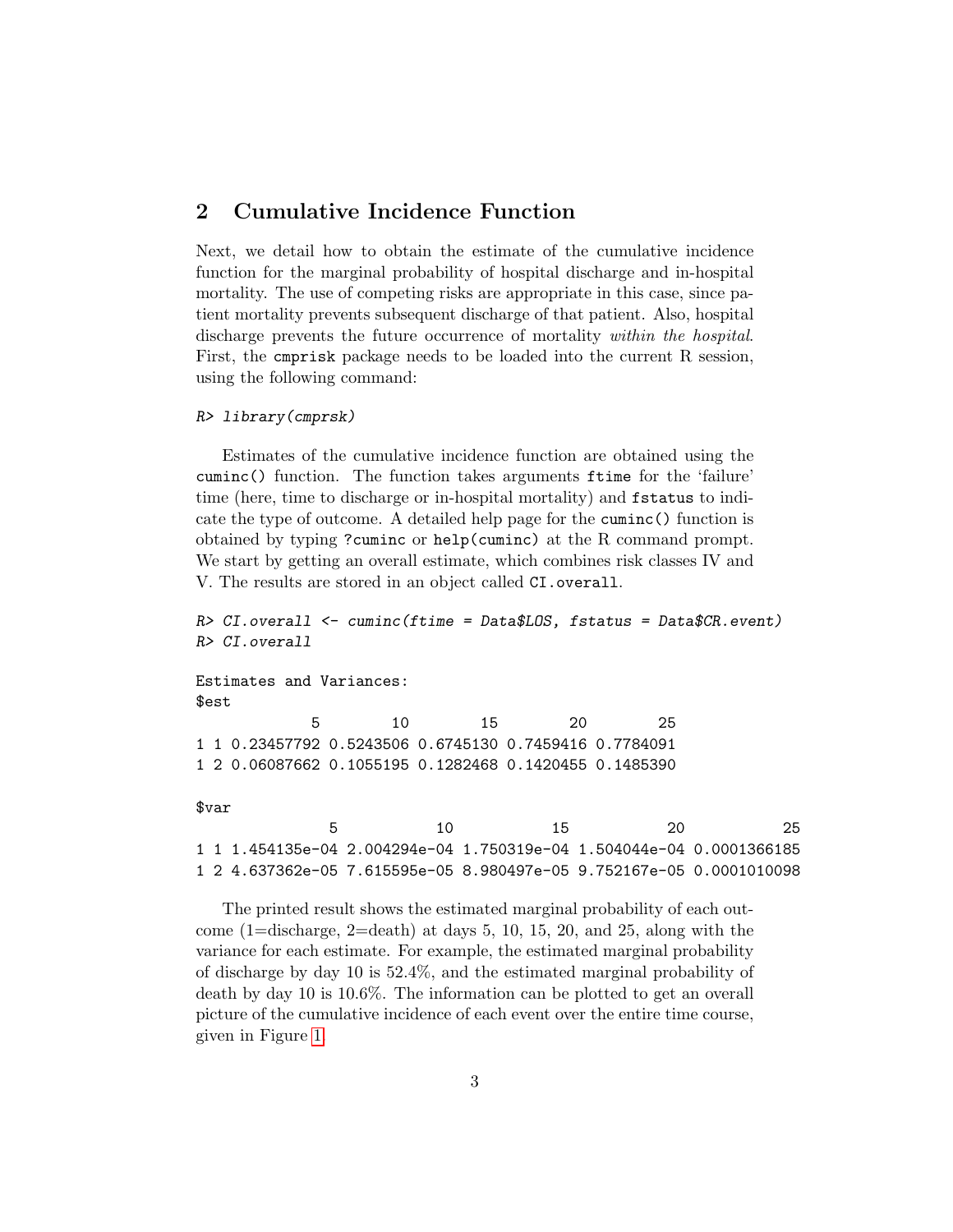R> plot(CI.overall, curvlab = c("Discharge", "Death"), xlab = "Days")



<span id="page-3-0"></span>Figure 1: Plot of the cumulative incidence for hospital discharge and death, elderly patients in RC IV and V hospitalized with community-acquired pnuemonia.

Next, we obtain seperate estimates of the cumulative incidence for hospital discharge and in-hospital mortality for PSI risk classes IV and V. This is accomplished by using the group argument in the cmprsk() function, and the result is stored in the object CI.4vs5.

```
R> CI.4vs5 <- cuminc(ftime = Data$LOS, fstatus = Data$CR.event,
+ group = Data$RiskClass)
```
The result can again be plotted, this time with separate curves for each risk class (Figure [2\)](#page-4-0).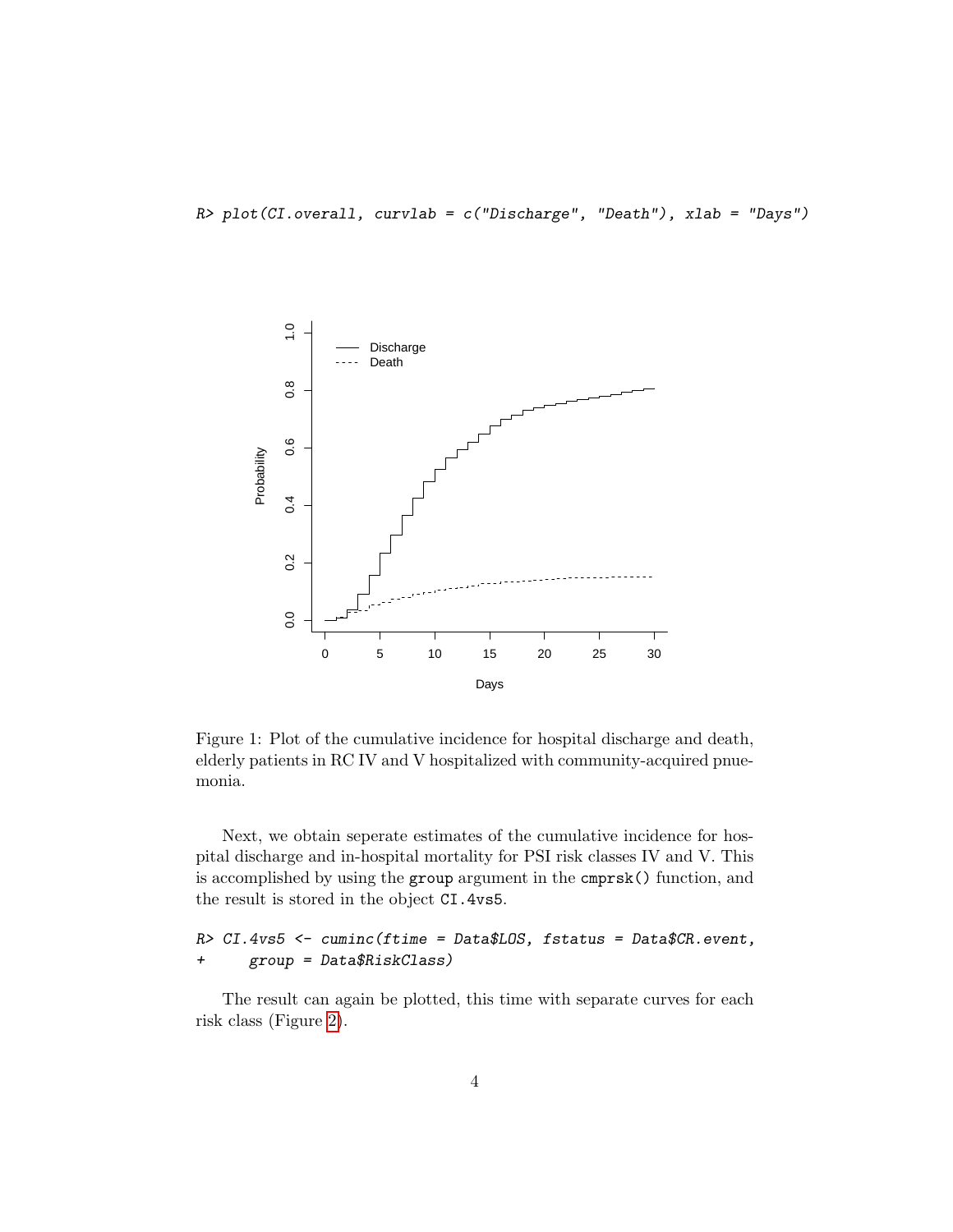$R$ > plot(CI.4vs5, lty = c(1, 1, 2, 2), col = c("black", "blue", "black",

- + "blue"), curvlab = c("Discharge, RC IV", "Discharge, RC V",
- + "Death, RC IV", "Death, RC V"), xlab = "Days")



<span id="page-4-0"></span>Figure 2: Plot of the cumulative incidence for hospital discharge and death, by PSI risk class IV and V.

The incidence of death is higher in risk class V vs IV, and the incidence of discharge is higher for risk class IV. A formal test for differences in length of stay and in-hospital mortality between PSI risk classes IV and V can be performed using the modified  $\chi^2$  statistic outlined in [\(Gray, 1988\)](#page-5-1).

#### R> CI.4vs5\$Tests

stat pv df 1 70.33101 0 1 2 86.41816 0 1